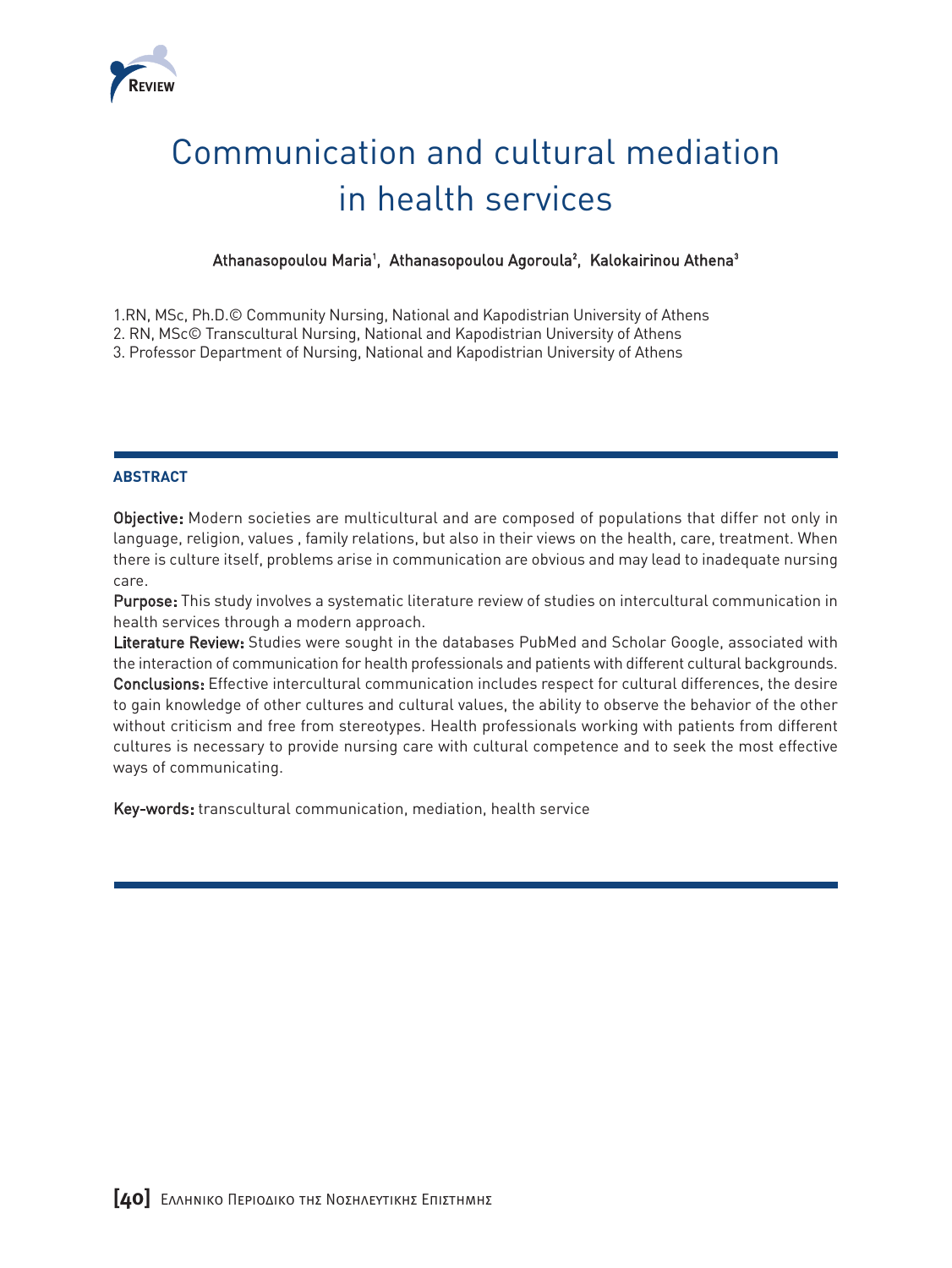

#### **INTRODUCTION**

**Example of multicultural**<br> **E** societies. According to figures from Eurostat, the<br> **EXAMPLE STATES OF the European Union hosts a**<br> **EXAMPLE STATES OF the European Union hosts a** urope today is the clearest example of multicultural societies. According to figures from Eurostat, the large number of persons of different ethnicity than the official state who reside in member countries. The globalization of the economy and the social conditions that led to massive migration to the Schengen area and, consequently, a fundamental change in the composition of the population of European societies, contributed to the creation of multicultural societies. Key field that characterizes the multicultural composition of European societies, is the existence of a large number of minorities, recognized or not by the government. Persons belonging to minorities have the particular cultural group elements, such as language, religion, traditions and customs (www.epp.eurostat.ec.europa.eu). The composition of modern Greek society is characterized by the overall picture of the wider Europe. Greece now includes within the groups with particular ethnic, religious or cultural characteristics. An important element that influenced and shaped the modern Greek reality is the massive influx of immigrants. The 1990 was marked by the rapid increase of foreign residents in the country. A large number of immigrants poured into neighboring Albania, countries of the former USSR (Russia, Georgia, Ukraine), EU Member States (Romania, Poland, Bulgaria), African countries (Sudan, Somalia, Nigeria, Egypt) and Asian countries (Pakistan, India, Philippines). The phenomenon was unfamiliar to Greek society, which was not prepared to welcome and integrate smoothly these groups. But it is important to note that Greece now has gone to being immigrants or second and third generation who are legally residing in the country, while a number of them now have the Greek citizenship. Speaking of groups within the Greek territory with particular cultural characteristics, should not be denied the Muslim minority in Thrace, as characterized by the Treaty of Lausanne groups of Pomaks of Turkish and the Roma in the region. Also scattered in the Greek territory is the community of Greek Roma but a small number of Jewish communities (HLHR-KEMO, 2007).

#### **Accessibility to health services**

The migration process includes many changes in the lives of people who migrate with multiple effects on health and wellbeing. The new start involves adapting to a new culture and language and is accompanied by changes in social and economic terms. Migrants and their families may have the worst health status of any population group, as well as less access to affordable health care. They are a vulnerable population in terms of risks to their health because of low income and emigration. The main problems in the early stages of their stay in the host country located in ignorance of migrants' rights and obligations, to

cultural factors, and the administrative difficulty of management of public health stakeholders (Kalokairinou & Athanasopoulou, 2010). H access of migrants to health and care services is a key factor of social integration, as well as contributing to a sense of security, which is essential for the smooth integration of the individual in society. The habits and beliefs, among which include activities and traditional medicine plays an important role not only in shaping the attitudes of people about the disease and behavior regarding the treatment of (Shea & Lionis, 2010). The folk (traditional) treatment influences the attitudes and behavior of people and beliefs associated with it will affect the therapeutic relationship. Thus, health professionals should be aware of this attitude of the patient, in order not to disturb the relationship between them if the patient does not follow instructions with consequent effects on health (Athanasopoulou & Papadopoulos, 2011).

#### **Transcultural Communication**

A key factor affecting the equal access of migrants to health services is the language differences. It is difficult for health professionals to understand the symptoms of immigrant-patient and deliver therapy. When there is culture itself, problems arise in communication are obvious and may lead to inadequate nursing care and treatment. Lack of communication also makes it difficult to develop the necessary trust between patient and health professionals. H helping people divided into verbal - what is expressed in the context of words - and non-verbal - any other form of expression. Although verbal communication is an exclusive privilege and distinct feature of human nonverbal communication leads the volume and importance of information transfer. Bodies and voices of non-verbal communication is the tone of voice, intensity, rate of speech, facial expressions and gestures, movement of body parts, their attitude and finally within the body of one person from other. The mental ability, cultural background, education and experience form for each person a specific frame of reference that determines the interpretation advocated by the man in every message expressing or receiving from other people (Haq et al, 2004).

Transcultural communication in modern multicultural societies located on two levels: at the supranational level, where the contact between a society and others with different cultural identity and national level within a society, between different groups. These groups form the modern form through the fertile absorbing different cultural characteristics in order to upgrade the quality of life of individuals and of the whole (www.epp.eurostat.ec.europa.eu)

Usually health professionals are unable to communicate verbally with patients and relatives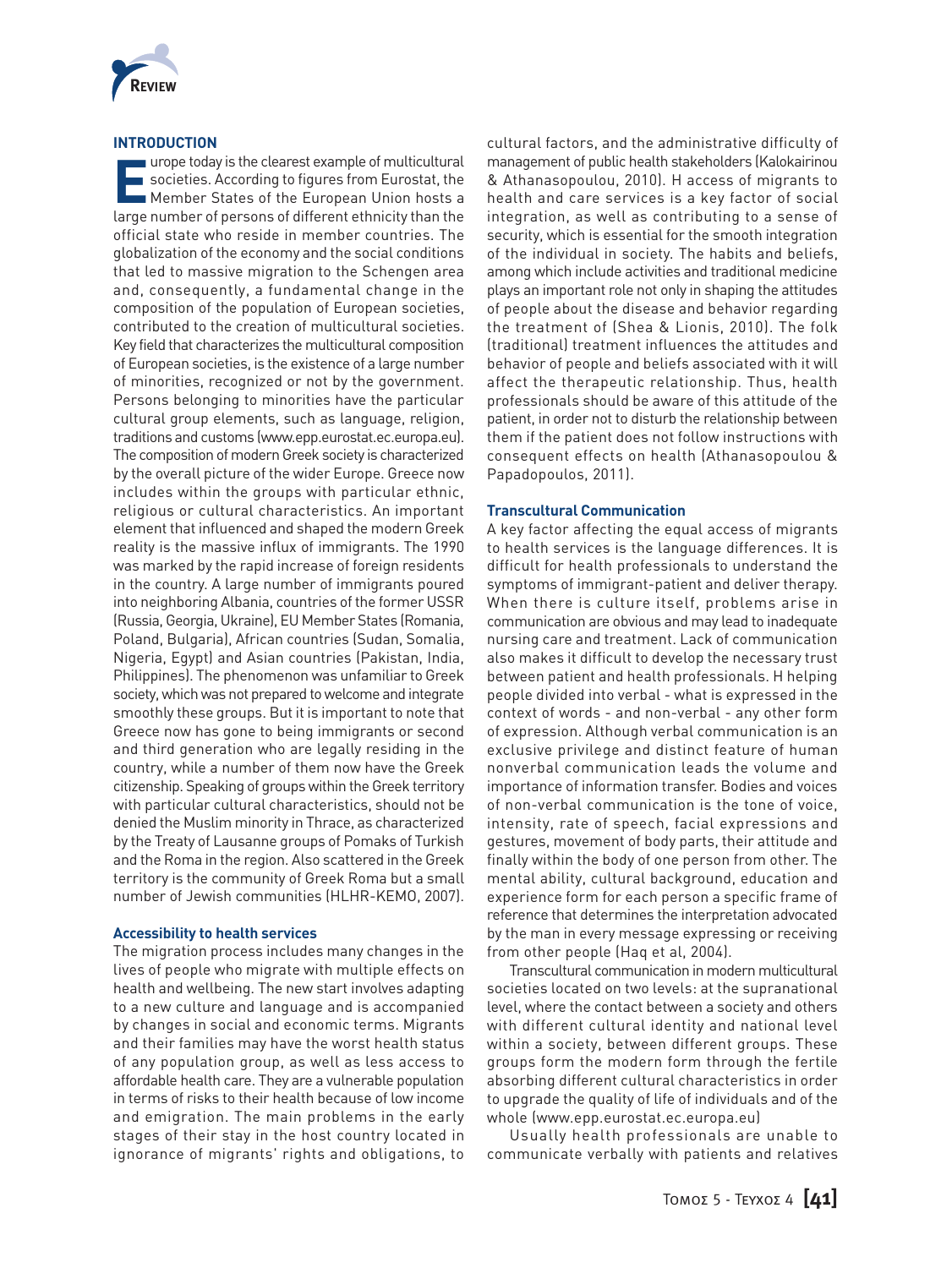

who do not speak any of the official language of the host country, or do not speak it very well. The difficult communication can result from differences in the meaning of words or phrases (Robinson & Gilmartin, 2002). The lack of translators, can affect the effectiveness of health care professionals to gather sufficient and appropriate information about the patients and their families (Nailon, 2006). Sometimes a family member is creating dilemmas translator but if I have to use a translator or not someone from the family environment, why are expressed strong doubts if translated correctly everything that is said. Sometimes employees with the same ethnic / cultural origin with family help in linguistic communication, but then threatened the anonymity and confidentiality (Hoye & Severinsson, 2008).

Barriers to communication outside of the objective communication difficulties due to language, form and other factors such as cultural differences, the perception of health and disease, lack of interpreters / translators or certified intercultural nurses. Several studies have highlighted the importance of interpreters trained in medical terminology mainly to ensure effective communication between patients and health professionals (Bernstein et al, 2002, Lee et al, 2002, Bischoff et al, 2003).

Communication difficulties faced by health professionals in providing care to patients of different nationalities can be seen as an obstacle to the development of "therapeutic relationship." Several studies clearly show a correlation between effective communication and improve therapeutic efficacy. The effect associated with mental health, separation of symptoms, functionality of the patient, controlling pain and normal blood pressure (Meryn, 1998 , Robinson & Gilmartin, 2002)

Proper care requires recognition and acceptance of the other's culture, ethnicity and race. According to the model of Papadopoulos et al (2002) nurses to be culturally potentially able to acquire four key characteristics: cultural awareness, cultural knowledgeunderstanding, cultural sensitivity and cultural competence. Effective intercultural communication includes respect for cultural differences, the desire to gain knowledge through the exchange of cultures, the ability to observe the behavior of the other without criticism, knowledge of cultural values and views of the other, freedom from stereotypes (Papadopoulos & Lees, 2002).

Taking into consideration the specific cultural elements in relationship health - illness, it will be understood that accept patients health information, how they use the rights and benefits of the health system that manifest symptoms, prognosis and interest in relation with the disease.

#### **Cultural Mediation**

Cultural mediation is a tool available to people of different cultures, serving as a bridge and aims to promote constructive change in intercultural relations. The main purpose of mediation between culturally diverse individuals, is to prevent conflict by promoting cultural recognition of differences, mitigating the gap between the different cultural aspects, enhancing communication and common understanding, learning and developing techniques coexistence, searching for alternative strategies resolve cultural conflicts and community involvement ( Niessen & Schibel, 2007).

There is not enough information in relation to the possibilities and benefits of cultural mediation in the health system. However, education on health issues and access to health services is an important area of intervention of intermediaries. In the field of health services part of mediation is the promotion and health education, facilitate communication between health professionals and people with different culture on promoting equal opportunities in access to resources and tools, mitigation of cultural barriers (Manual de Atencion Sanitaria a Immigrantes, 2004).

The benefits of cultural mediation for healthcare professionals are empowered interpersonal relationships by eliminating communication barriers, empathic understanding of certain cultural peculiarities, to prevent the emergence of conflicts, effective programs for prevention and health promotion. The benefits for users of health services from other cultural backgrounds better understand the diagnosis and treatment process, which increases the success of treatment of the disease. Understand the rules and procedures of the health system, a more rational use of health services , create a sense of greater security and confidence in health services and health care professionals (Fundacion Secretariado General Gitano, 2007).

#### **Conclusions**

The cultural mediation will help health professionals adapting to new conditions and requirements imposed by communication and contact with immigrants, to better perform their duties. It will familiarize them with the cultural characteristics of people from different cultural environment, leading to immediate solutions and the successful handling of complex problems that occur under stress and culture shock. Finally we enhance quality health services and, therefore, would increase the level of use by third countries, thereby ensuring public health.

The integration of cultural mediation in health services allows health professionals to communicate with people of different cultural backgrounds in areas such as education on health issues, proper use of